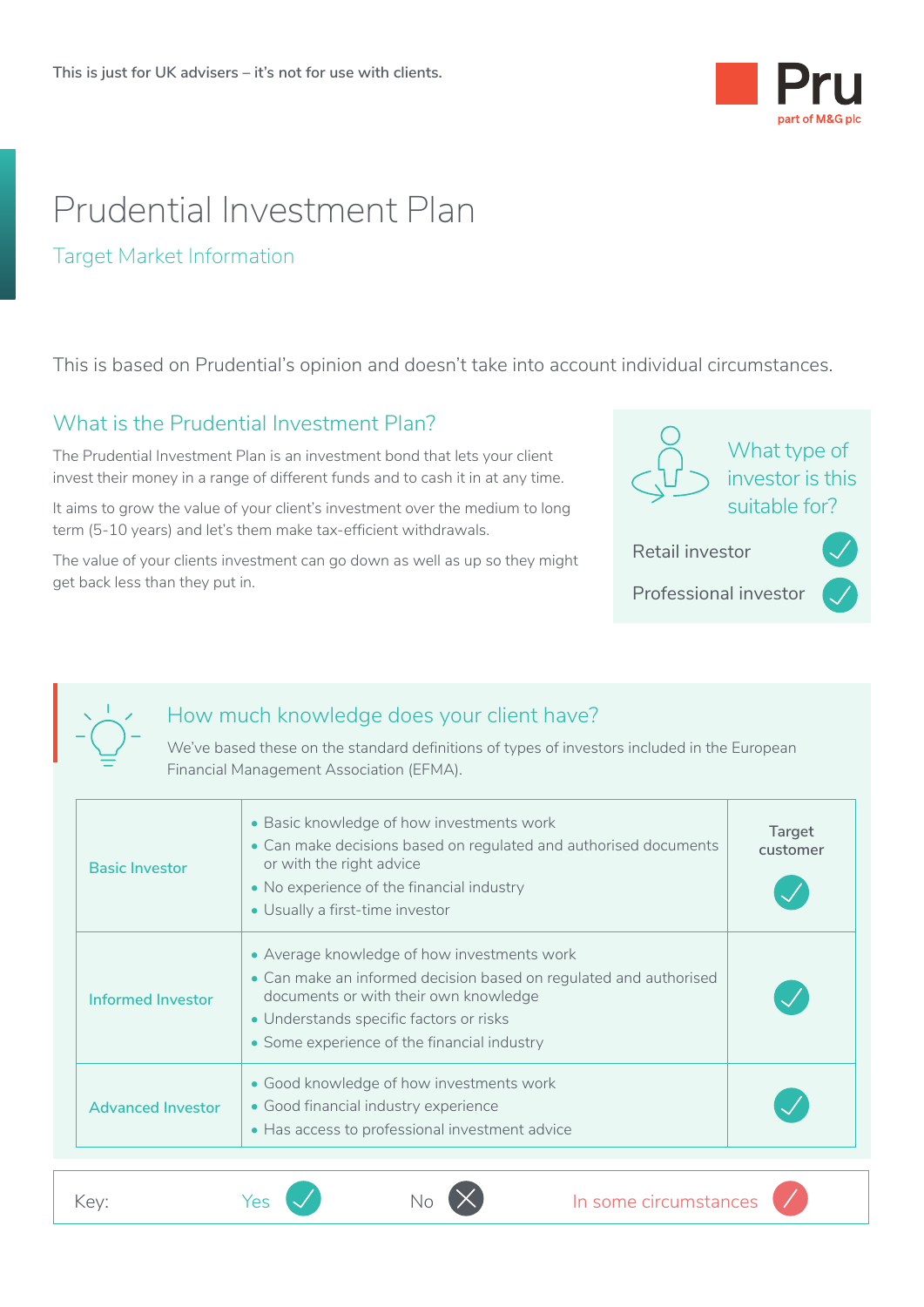## What's your client's capacity to lose capital?

| How much capital<br>loss can they take? | <b>Definition</b>                                                                                                 | <b>Target</b><br>customer  | Comments                                                                                                                                            |
|-----------------------------------------|-------------------------------------------------------------------------------------------------------------------|----------------------------|-----------------------------------------------------------------------------------------------------------------------------------------------------|
| <b>Unlimited</b>                        | Clients can afford to<br>lose all capital.                                                                        | $\bigvee$                  | You can offer this product to a client who is able to lose<br>all capital.                                                                          |
| Limited                                 | Clients are looking to<br>keep their capital or<br>can afford to lose a<br>certain amount, set by<br>the product. | $\boldsymbol{\mathcal{J}}$ | You can offer this product to a client who is able to<br>accept a limited fall in capital.                                                          |
| <b>None</b>                             | Clients can't accept<br>any capital loss.                                                                         |                            | You shouldn't offer this product to a client that can't lose<br>capital. New capital and income quarantees on PruFund<br>are currently unavailable. |
|                                         |                                                                                                                   |                            |                                                                                                                                                     |

## What's your client's risk appetite?

This is Prudential's view of investment risk, and may differ from others.

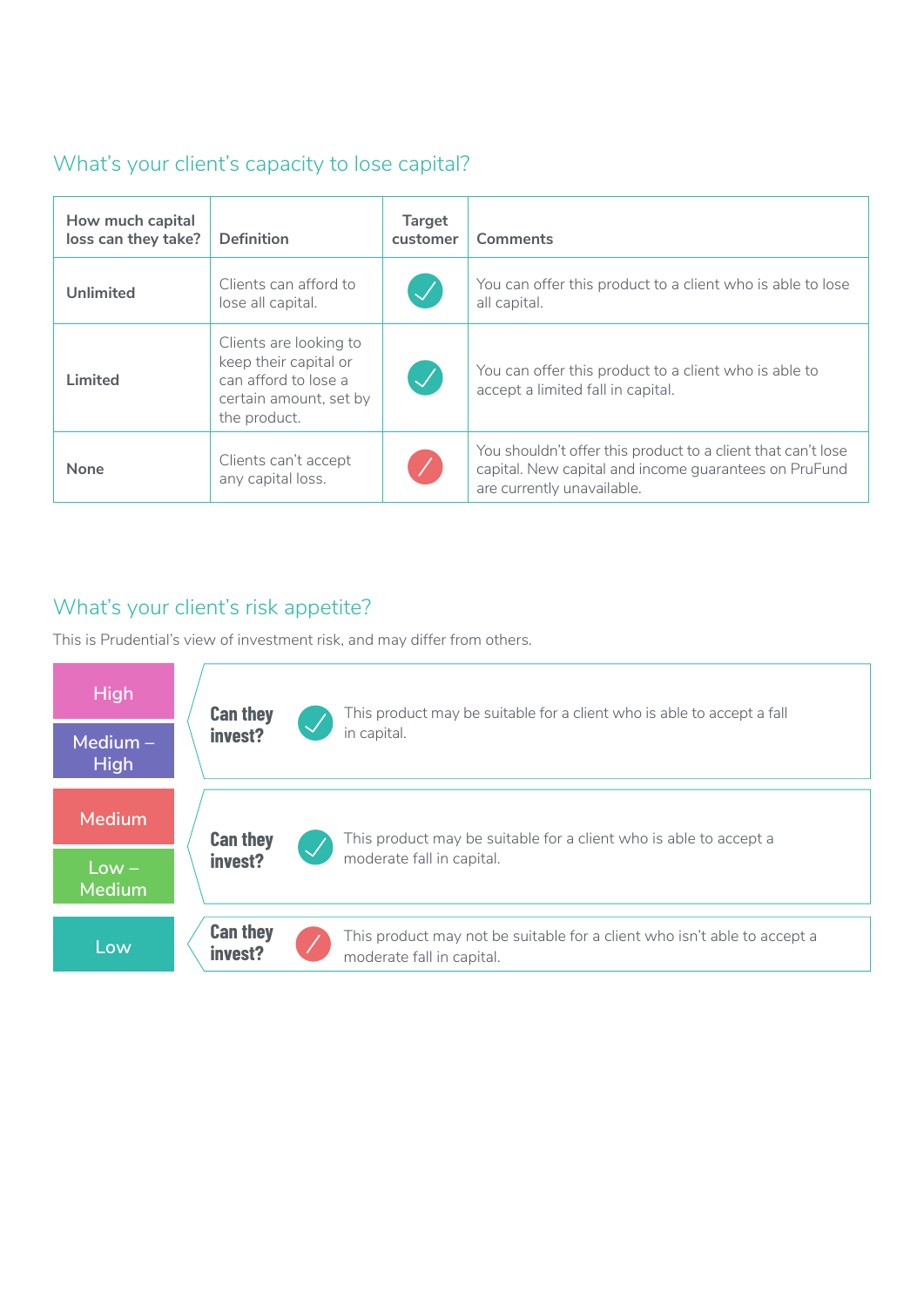# How does this product meet your client's objectives and needs?

| Preservation of capital |           | New capital and income quarantees on PruFund are currently unavailable.                                                                                                                                              |  |  |
|-------------------------|-----------|----------------------------------------------------------------------------------------------------------------------------------------------------------------------------------------------------------------------|--|--|
| Growth                  | $\bigvee$ | The available funds offer the opportunity for capital growth. But if your client<br>takes more money out of the plan, including charges, than the amount of<br>growth, this will reduce the value of the investment. |  |  |
| Income                  | $\bigvee$ | Clients can take a maximum regular withdrawal per annum of 7.5% of the<br>fund value or premium paid if higher. They can also take natural income if<br>invested in the Distribution Income Funds.                   |  |  |
| Time Horizon            |           | The recommended investment period is 5 to 10 years or more.                                                                                                                                                          |  |  |
| <b>Maturity Date</b>    |           | This is a whole of life product so has no fixed maturity date.                                                                                                                                                       |  |  |

# How do your clients invest in this product?

| <b>Execution Only</b> | This product shouldn't be sold on an Execution Only basis. |
|-----------------------|------------------------------------------------------------|
| Non-Advised           | This product shouldn't be sold on a Non-Advised basis.     |
| Advised               | This product is available on an Advised basis.             |
|                       |                                                            |



For more information, please contact your Prudential Account Manager.